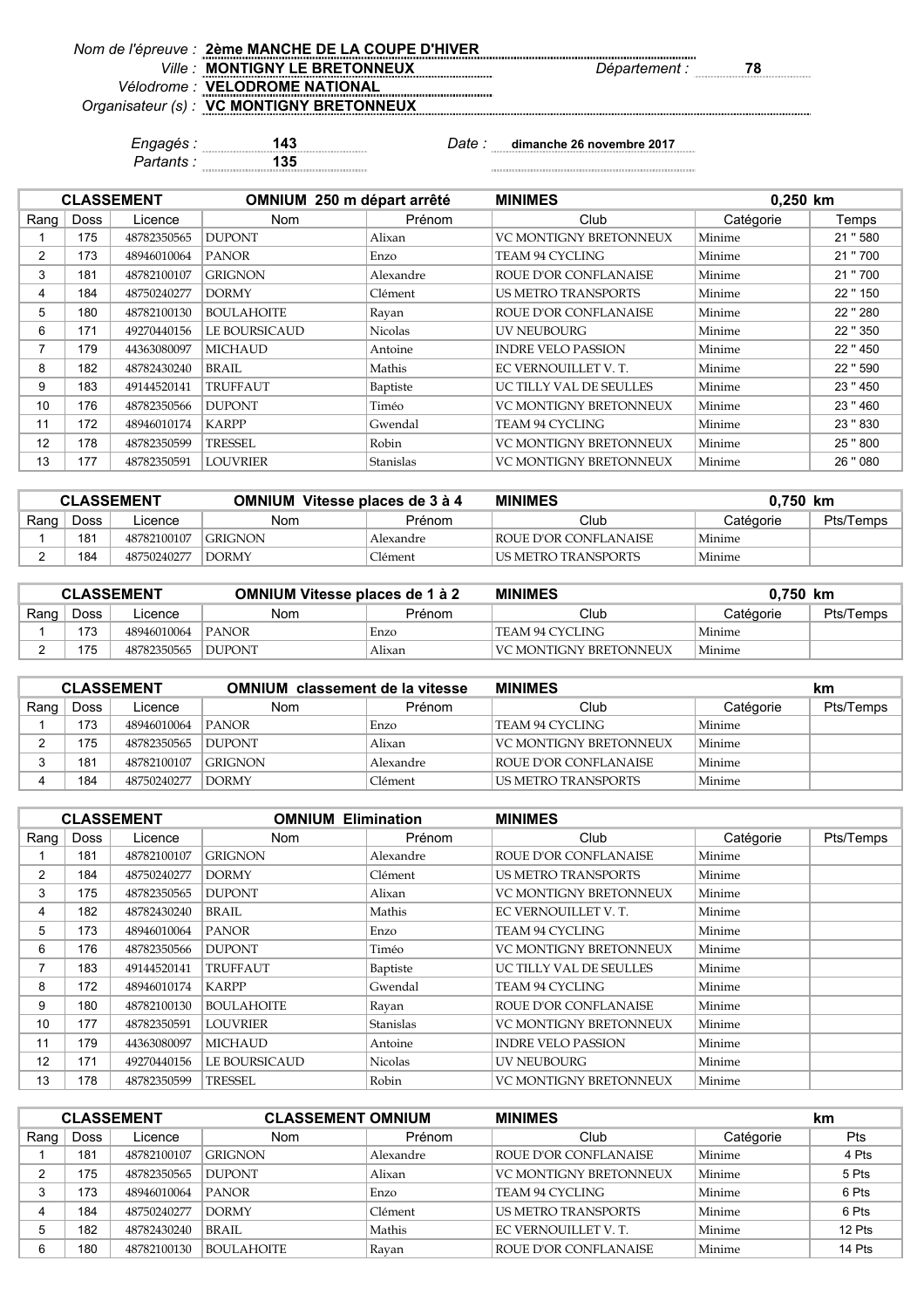|    | 176 | 48782350566 | <b>DUPONT</b>   | Timéo          | VC MONTIGNY BRETONNEUX   | Minime | 16 Pts |
|----|-----|-------------|-----------------|----------------|--------------------------|--------|--------|
|    | 183 | 49144520141 | <b>TRUFFAUT</b> | Baptiste       | IUC TILLY VAL DE SEULLES | Minime | 16 Pts |
|    | 171 | 49270440156 | LE BOURSICAUD   | <b>Nicolas</b> | LUV NEUBOURG             | Minime | 18 Pts |
| 10 | 179 | 44363080097 | <b>MICHAUD</b>  | Antoine        | INDRE VELO PASSION       | Minime | 18 Pts |
|    | 172 | 48946010174 | <b>KARPP</b>    | Gwendal        | TEAM 94 CYCLING          | Minime | 19 Pts |
| 12 | 177 | 48782350591 | <b>LOUVRIER</b> | Stanislas      | VC MONTIGNY BRETONNEUX   | Minime | 23 Pts |
| 13 | 178 | 48782350599 | <b>TRESSEL</b>  | Robin          | VC MONTIGNY BRETONNEUX   | Minime | 25 Pts |

|                |             | <b>CLASSEMENT</b> | OMNIUM 250 m départ arrêté |           | <b>CADETS</b>                     |           | 0.250 km |  |
|----------------|-------------|-------------------|----------------------------|-----------|-----------------------------------|-----------|----------|--|
| Rang           | <b>Doss</b> | Licence           | <b>Nom</b>                 | Prénom    | Club                              | Catégorie | Temps    |  |
|                | 133         | 49144520066       | <b>LEWANDOWSKI</b>         | Martin    | UC TILLY VAL DE SEULLES           | Cadet     | 20 " 350 |  |
| $\overline{2}$ | 128         | 47800800007       | <b>GOURGUECHON</b>         | Matthieu  | AC AILLY SUR SOMME                | Cadet     | 20 " 390 |  |
| 3              | 122         | 62970740012       | <b>BOXE</b>                | Alexandre | TEAM 94 CYCLING                   | Cadet     | 20 " 630 |  |
| 4              | 125         | 48782350527       | <b>LAIRE</b>               | Célio     | <b>VC MONTIGNY BRETONNEUX</b>     | Cadet     | 21 " 230 |  |
| 5              | 135         | 48913070203       | <b>GOUSSOT</b>             | Cyprien   | EC MONTGERON VIGNEUX              | Cadet     | 21 " 240 |  |
| 6              | 140         | 44280180188       | <b>TERRIER GUENERET</b>    | Alex      | CS MAINVILLIERS                   | Cadet     | 21 " 450 |  |
| $\overline{7}$ | 150         | 44183410080       | <b>THIBAULT</b>            | Nathan    | <b>CYCLISME EN HAUT BERRY</b>     | Cadet     | 21 " 450 |  |
| 8              | 123         | 61970180066       | <b>DOXAINT</b>             | Rémy      | TEAM 94 CYCLING                   | Cadet     | 21 " 480 |  |
| 9              | 131         | 48782100122       | <b>THOMAS</b>              | Valentin  | ROUE D'OR CONFLANAISE             | Cadet     | 21 " 680 |  |
| 10             | 149         | 48957120082       | <b>PERIGOIS</b>            | Lucas     | OLYMPIQUE C.V.O.                  | Cadet     | 21 "790  |  |
| 11             | 121         | 49270440139       | LE BOURSICAUD              | Thomas    | <b>UV NEUBOURG</b>                | Cadet     | 22 " 090 |  |
| 12             | 124         | 48957140236       | <b>SELLIER</b>             | Mathis    | PARISIS A.C. 95                   | Cadet     | 22 " 150 |  |
| 13             | 134         | 47021990216       | <b>KANDISSOUNON</b>        | Arthur    | VC AMATEUR ST OUENTIN             | Cadet     | 22 " 160 |  |
| 14             | 137         | 43223360058       | <b>ROPARTZ</b>             | Alexandre | TEAM COTE DE GRANIT ROSE          | Cadet     | 22 " 270 |  |
| 15             | 130         | 48782100120       | <b>ORDON</b>               | Yanis     | ROUE D'OR CONFLANAISE             | Cadet     | 22 " 380 |  |
| 16             | 129         | 48782100119       | <b>ORDON</b>               | Nahil     | ROUE D'OR CONFLANAISE             | Cadet     | 22 " 400 |  |
| 17             | 126         | 48782350320       | <b>LOUVRIER</b>            | Erwan     | <b>VC MONTIGNY BRETONNEUX</b>     | Cadet     | 22 " 420 |  |
| 18             | 138         | 49270240036       | <b>LIERVILE</b>            | Valentin  | <b>CS BONNEVILLE</b>              | Cadet     | 22 "470  |  |
| 19             | 143         | 48957080211       | <b>OLLIVIER</b>            | Clément   | <b>ARGENTEUIL VAL DE SEINE 95</b> | Cadet     | 22 " 550 |  |
| 20             | 136         | 43223360103       | <b>JOUANJAN</b>            | Lilian    | TEAM COTE DE GRANIT ROSE          | Cadet     | 22 " 630 |  |
| 21             | 139         | 49270240178       | <b>PONCHELLE</b>           | Thomas    | CS BONNEVILLE                     | Cadet     | 23 " 170 |  |
| 22             | 132         | 48782430065       | <b>DERIAUX</b>             | Pacome    | EC VERNOUILLET V.T.               | Cadet     | 23 "800  |  |
| 23             | 141         | 48957080218       | <b>ARNAUD</b>              | Théodore  | <b>ARGENTEUIL VAL DE SEINE 95</b> | Cadet     | 24 " 110 |  |
| 24             | 147         | 48924110216       | <b>MAIREY</b>              | Romain    | <b>CSM CLAMART</b>                | Cadet     | 24 " 110 |  |
| 25             | 146         | 48924110247       | <b>GAGNEUR</b>             | Florent   | <b>CSM CLAMART</b>                | Cadet     | 24 "580  |  |
| 26             | 142         | 48957080210       | <b>MORVAN</b>              | Thomas    | <b>ARGENTEUIL VAL DE SEINE 95</b> | Cadet     | 24 "640  |  |

|                |      | <b>CLASSEMENT</b> | <b>OMNIUM Elimination places 16 à 26</b> |          | <b>CADETS</b>              |           |           |
|----------------|------|-------------------|------------------------------------------|----------|----------------------------|-----------|-----------|
| $\text{Ranq}$  | Doss | Licence           | <b>Nom</b>                               | Prénom   | Club                       | Catégorie | Pts/Temps |
|                | 126  | 48782350320       | <b>LOUVRIER</b>                          | Erwan    | VC MONTIGNY BRETONNEUX     | Cadet     |           |
| $\overline{2}$ | 136  | 43223360103       | <b>JOUANJAN</b>                          | Lilian   | TEAM COTE DE GRANIT ROSE   | Cadet     |           |
| 3              | 142  | 48957080210       | <b>MORVAN</b>                            | Thomas   | ARGENTEUIL VAL DE SEINE 95 | Cadet     |           |
| 4              | 143  | 48957080211       | <b>OLLIVIER</b>                          | Clément  | ARGENTEUIL VAL DE SEINE 95 | Cadet     |           |
| 5              | 139  | 49270240178       | <b>PONCHELLE</b>                         | Thomas   | <b>CS BONNEVILLE</b>       | Cadet     |           |
| 6              | 146  | 48924110247       | <b>GAGNEUR</b>                           | Florent  | <b>CSM CLAMART</b>         | Cadet     |           |
|                | 147  | 48924110216       | <b>MAIREY</b>                            | Romain   | <b>CSM CLAMART</b>         | Cadet     |           |
| 8              | 138  | 49270240036       | <b>LIERVILE</b>                          | Valentin | <b>CS BONNEVILLE</b>       | Cadet     |           |
| 9              | 141  | 48957080218       | <b>ARNAUD</b>                            | Théodore | ARGENTEUIL VAL DE SEINE 95 | Cadet     |           |
| 10             | 129  | 48782100119       | <b>ORDON</b>                             | Nahil    | ROUE D'OR CONFLANAISE      | Cadet     |           |
| 11             | 132  | 48782430065       | <b>DERIAUX</b>                           | Pacome   | EC VERNOUILLET V.T.        | Cadet     |           |

|                |      | <b>CLASSEMENT</b> | <b>OMNIUM Start sprint places 1 à 15</b> |           | 1,250 km<br><b>CADETS</b>     |           |           |
|----------------|------|-------------------|------------------------------------------|-----------|-------------------------------|-----------|-----------|
| Rang           | Doss | Licence           | <b>Nom</b>                               | Prénom    | Club                          | Catégorie | Pts/Temps |
|                | 133  | 49144520066       | <b>LEWANDOWSKI</b>                       | Martin    | UC TILLY VAL DE SEULLES       | Cadet     |           |
| $\overline{2}$ | 124  | 48957140236       | <b>SELLIER</b>                           | Mathis    | PARISIS A.C. 95               | Cadet     |           |
| 3              | 149  | 48957120082       | <b>PERIGOIS</b>                          | Lucas     | OLYMPIOUE C.V.O.              | Cadet     |           |
| 4              | 125  | 48782350527       | <b>LAIRE</b>                             | Célio     | VC MONTIGNY BRETONNEUX        | Cadet     |           |
| 5              | 128  | 47800800007       | <b>GOURGUECHON</b>                       | Matthieu  | <b>AC AILLY SUR SOMME</b>     | Cadet     |           |
| 6              | 150  | 44183410080       | <b>THIBAULT</b>                          | Nathan    | <b>CYCLISME EN HAUT BERRY</b> | Cadet     |           |
| 7              | 134  | 47021990216       | <b>KANDISSOUNON</b>                      | Arthur    | <b>VC AMATEUR ST OUENTIN</b>  | Cadet     |           |
| 8              | 123  | 61970180066       | <b>DOXAINT</b>                           | Rémy      | TEAM 94 CYCLING               | Cadet     |           |
| 9              | 122  | 62970740012       | BOXE                                     | Alexandre | TEAM 94 CYCLING               | Cadet     |           |
| 10             | 131  | 48782100122       | <b>THOMAS</b>                            | Valentin  | ROUE D'OR CONFLANAISE         | Cadet     |           |
| 11             | 121  | 49270440139       | LE BOURSICAUD                            | Thomas    | UV NEUBOURG                   | Cadet     |           |
| 12             | 137  | 43223360058       | <b>ROPARTZ</b>                           | Alexandre | TEAM COTE DE GRANIT ROSE      | Cadet     |           |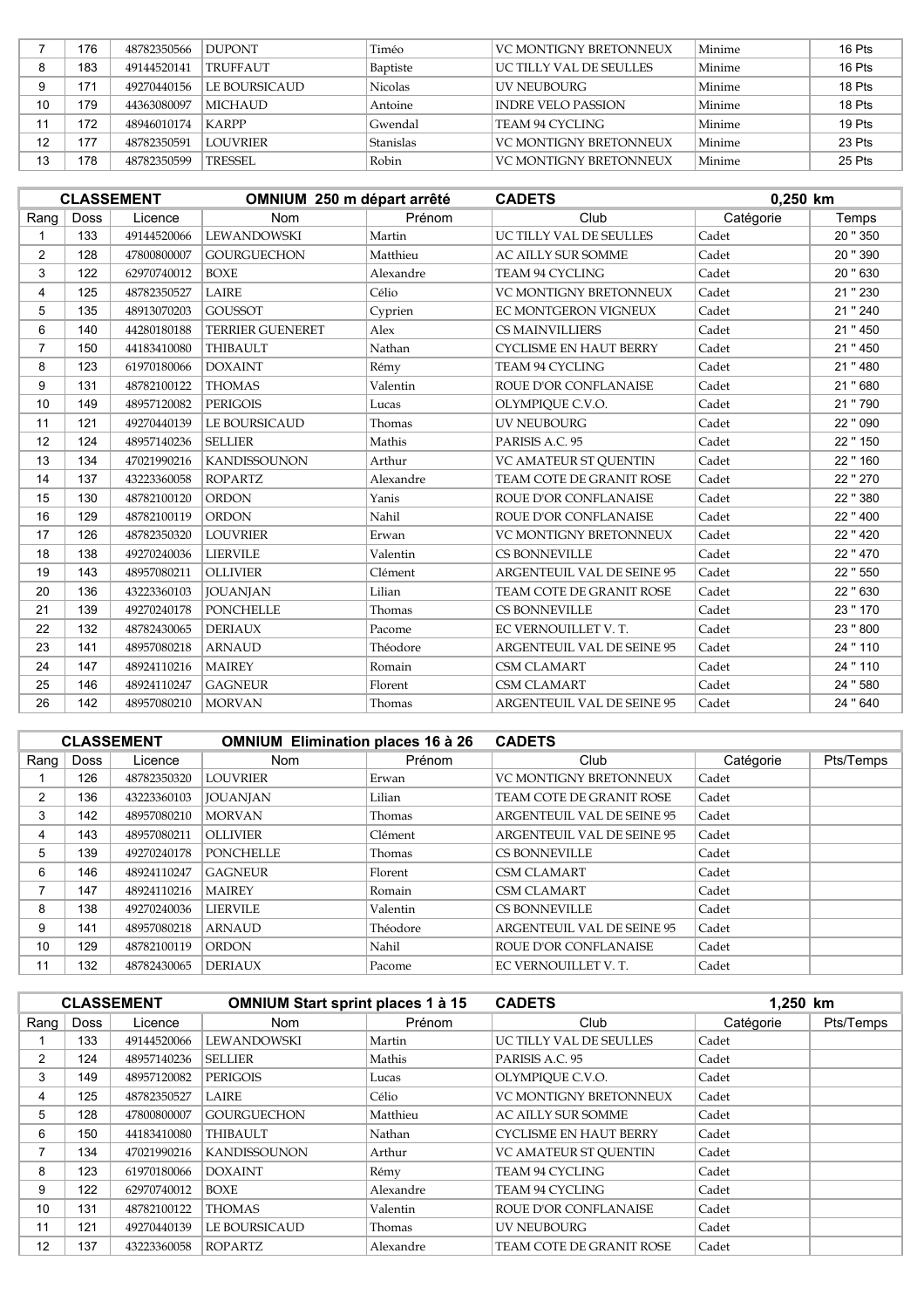| າ<br>w   | 130 | 48782100120 | <b>ORDON</b>            | Yanis          | <b>ROUE D'OR CONFLANAISE</b> | Cadet              |  |
|----------|-----|-------------|-------------------------|----------------|------------------------------|--------------------|--|
|          | 135 | 48913070203 | <b>GOUSSOT</b>          | $\mathsf{ypr}$ | <b>IEC MONTGERON VIGNEUX</b> | Cadet <sup>®</sup> |  |
| . .<br>◡ | 140 | 44280180188 | <b>TERRIER GUENERET</b> | Alex           | <b>CS MAINVILLIERS</b>       | Cadet              |  |

|                | <b>CLASSEMENT</b><br><b>CLASSEMENT OMNIUM</b><br><b>CADETS</b> |             |                         |           |                                   |           |        |
|----------------|----------------------------------------------------------------|-------------|-------------------------|-----------|-----------------------------------|-----------|--------|
| Rang           | <b>Doss</b>                                                    | Licence     | <b>Nom</b>              | Prénom    | Club                              | Catégorie | Pts    |
|                | 133                                                            | 49144520066 | <b>LEWANDOWSKI</b>      | Martin    | UC TILLY VAL DE SEULLES           | Cadet     | 2 Pts  |
| $\overline{2}$ | 128                                                            | 47800800007 | <b>GOURGUECHON</b>      | Matthieu  | AC AILLY SUR SOMME                | Cadet     | 7 Pts  |
| 3              | 125                                                            | 48782350527 | <b>LAIRE</b>            | Célio     | <b>VC MONTIGNY BRETONNEUX</b>     | Cadet     | 8 Pts  |
| 4              | 122                                                            | 62970740012 | <b>BOXE</b>             | Alexandre | TEAM 94 CYCLING                   | Cadet     | 12 Pts |
| 5              | 149                                                            | 48957120082 | <b>PERIGOIS</b>         | Lucas     | OLYMPIQUE C.V.O.                  | Cadet     | 13 Pts |
| 6              | 150                                                            | 44183410080 | <b>THIBAULT</b>         | Nathan    | <b>CYCLISME EN HAUT BERRY</b>     | Cadet     | 13 Pts |
| $\overline{7}$ | 124                                                            | 48957140236 | <b>SELLIER</b>          | Mathis    | PARISIS A.C. 95                   | Cadet     | 14 Pts |
| 8              | 123                                                            | 61970180066 | <b>DOXAINT</b>          | Rémy      | TEAM 94 CYCLING                   | Cadet     | 16 Pts |
| 9              | 135                                                            | 48913070203 | <b>GOUSSOT</b>          | Cyprien   | EC MONTGERON VIGNEUX              | Cadet     | 19 Pts |
| 10             | 131                                                            | 48782100122 | <b>THOMAS</b>           | Valentin  | ROUE D'OR CONFLANAISE             | Cadet     | 19 Pts |
| 11             | 134                                                            | 47021990216 | <b>KANDISSOUNON</b>     | Arthur    | VC AMATEUR ST QUENTIN             | Cadet     | 20 Pts |
| 12             | 140                                                            | 44280180188 | <b>TERRIER GUENERET</b> | Alex      | <b>CS MAINVILLIERS</b>            | Cadet     | 21 Pts |
| 13             | 121                                                            | 49270440139 | LE BOURSICAUD           | Thomas    | <b>UV NEUBOURG</b>                | Cadet     | 22 Pts |
| 14             | 137                                                            | 43223360058 | <b>ROPARTZ</b>          | Alexandre | TEAM COTE DE GRANIT ROSE          | Cadet     | 26 Pts |
| 15             | 130                                                            | 48782100120 | <b>ORDON</b>            | Yanis     | ROUE D'OR CONFLANAISE             | Cadet     | 28 Pts |
| 16             | 126                                                            | 48782350320 | <b>LOUVRIER</b>         | Erwan     | VC MONTIGNY BRETONNEUX            | Cadet     | 33 Pts |
| 17             | 136                                                            | 43223360103 | <b>JOUANJAN</b>         | Lilian    | TEAM COTE DE GRANIT ROSE          | Cadet     | 37 Pts |
| 18             | 143                                                            | 48957080211 | <b>OLLIVIER</b>         | Clément   | ARGENTEUIL VAL DE SEINE 95        | Cadet     | 38 Pts |
| 19             | 129                                                            | 48782100119 | <b>ORDON</b>            | Nahil     | ROUE D'OR CONFLANAISE             | Cadet     | 41 Pts |
| 20             | 138                                                            | 49270240036 | <b>LIERVILE</b>         | Valentin  | <b>CS BONNEVILLE</b>              | Cadet     | 41 Pts |
| 21             | 139                                                            | 49270240178 | <b>PONCHELLE</b>        | Thomas    | <b>CS BONNEVILLE</b>              | Cadet     | 41 Pts |
| 22             | 142                                                            | 48957080210 | <b>MORVAN</b>           | Thomas    | <b>ARGENTEUIL VAL DE SEINE 95</b> | Cadet     | 44 Pts |
| 23             | 146                                                            | 48924110247 | <b>GAGNEUR</b>          | Florent   | <b>CSM CLAMART</b>                | Cadet     | 46 Pts |
| 24             | 147                                                            | 48924110216 | <b>MAIREY</b>           | Romain    | <b>CSM CLAMART</b>                | Cadet     | 46 Pts |
| 25             | 141                                                            | 48957080218 | <b>ARNAUD</b>           | Théodore  | ARGENTEUIL VAL DE SEINE 95        | Cadet     | 47 Pts |
| 26             | 132                                                            | 48782430065 | <b>DERIAUX</b>          | Pacome    | EC VERNOUILLET V.T.               | Cadet     | 48 Pts |

|          |             | <b>CLASSEMENT</b> | <b>OMNIUM Elimination</b> |                   | <b>MINIMES CADETTES</b>          |           |           |
|----------|-------------|-------------------|---------------------------|-------------------|----------------------------------|-----------|-----------|
| Rang $ $ | <b>Doss</b> | Licence           | Nom                       | Prénom            | Club                             | Catégorie | Pts/Temps |
|          | 161         | 47591280109       | <b>GIOLDA</b>             | Amandine          | EC TOUROUENNOISE                 | Cadet     |           |
| 2        | 160         | 48935240083       | <b>NENADOVIC</b>          | Kristina          | <b>CS VILLETANEUSE</b>           | Cadet     |           |
| 3        | 154         | 46670110083       | <b>KRIEGER</b>            | Camille           | ROAD TEAM VAL DE MODER           | Minime    |           |
| 4        | 155         | 48924200209       | <b>EL GHOUATE</b>         | Basma             | <b>CSM VILLENEUVE GARENNE</b>    | Cadet     |           |
| 5        | 162         | 48946010EC        | <b>LAUGIER</b>            | Camille           | TEAM 94 CYCLING                  | Cadet     |           |
| 6        | 151         | 48946010172       | <b>KOUAME</b>             | Taky Marie Divine | TEAM 94 CYCLING                  | Cadet     |           |
|          | 156         | 48924200059       | <b>LALLEMANT</b>          | Lara              | <b>CSM VILLENEUVE GARENNE</b>    | Minime    |           |
| 8        | 152         | 48946010078       | <b>PRUDENT</b>            | Farrah            | TEAM 94 CYCLING                  | Minime    |           |
| 9        | 153         | 48782260147       | LE CORNEC                 | Emeline           | VC ELANCOURT ST OUENTIN EN Cadet |           |           |
| 10       | 159         | 48924010150       | <b>CAUCHOIS</b>           | Hélène            | <b>CSM PUTEAUX</b>               | Cadet     |           |
|          |             |                   |                           |                   |                                  |           |           |

|          |      | <b>CLASSEMENT</b> |                   | <b>OMNIUM Scratch</b><br><b>MINIMES CADETTES</b> |                                    | 5,000 km  |           |
|----------|------|-------------------|-------------------|--------------------------------------------------|------------------------------------|-----------|-----------|
| Rang $ $ | Doss | Licence           | Nom               | Prénom                                           | Club                               | Catégorie | Pts/Temps |
|          | 155  | 48924200209       | <b>EL GHOUATE</b> | Basma                                            | <b>CSM VILLENEUVE GARENNE</b>      | Cadet     |           |
| 2        | 160  | 48935240083       | <b>NENADOVIC</b>  | Kristina                                         | <b>CS VILLETANEUSE</b>             | Cadet     |           |
| 3        | 161  | 47591280109       | <b>GIOLDA</b>     | Amandine                                         | EC TOUROUENNOISE                   | Cadet     |           |
| 4        | 162  | 48946010EC        | <b>LAUGIER</b>    | Camille                                          | TEAM 94 CYCLING                    | Cadet     |           |
| 5        | 154  | 46670110083       | <b>KRIEGER</b>    | Camille                                          | ROAD TEAM VAL DE MODER             | Minime    |           |
| 6        | 156  | 48924200059       | <b>LALLEMANT</b>  | Lara                                             | <b>CSM VILLENEUVE GARENNE</b>      | Minime    |           |
|          | 152  | 48946010078       | <b>PRUDENT</b>    | Farrah                                           | TEAM 94 CYCLING                    | Minime    |           |
| 8        | 159  | 48924010150       | <b>CAUCHOIS</b>   | Hélène                                           | <b>CSM PUTEAUX</b>                 | Cadet     |           |
| 9        | 151  | 48946010172       | <b>KOUAME</b>     | Taky Marie Divine                                | <b>TEAM 94 CYCLING</b>             | Cadet     |           |
| 10       | 153  | 48782260147       | LE CORNEC         | Emeline                                          | VC ELANCOURT ST OUENTIN EN   Cadet |           |           |

| <b>CLASSEMENT</b> |      |             | <b>CLASSEMENT OMNIUM</b> |          | <b>MINIMES CADETTES</b> |           |       |
|-------------------|------|-------------|--------------------------|----------|-------------------------|-----------|-------|
| Rang              | Doss | Licence     | <b>Nom</b>               | Prénom   | Club                    | Catégorie | Pts   |
|                   | 161  | 47591280109 | GIOLDA                   | Amandine | EC TOUROUENNOISE        | Cadet     | 4 Pts |
|                   | 160  | 48935240083 | NENADOVIC                | Kristina | CS VILLETANEUSE         | Cadet     | 4 Pts |
|                   | 155  | 48924200209 | EL GHOUATE               | Basma    | CSM VILLENEUVE GARENNE  | Cadet     | 5 Pts |
|                   | 154  | 46670110083 | <b>KRIEGER</b>           | Camille  | ROAD TEAM VAL DE MODER  | Minime    | 8 Pts |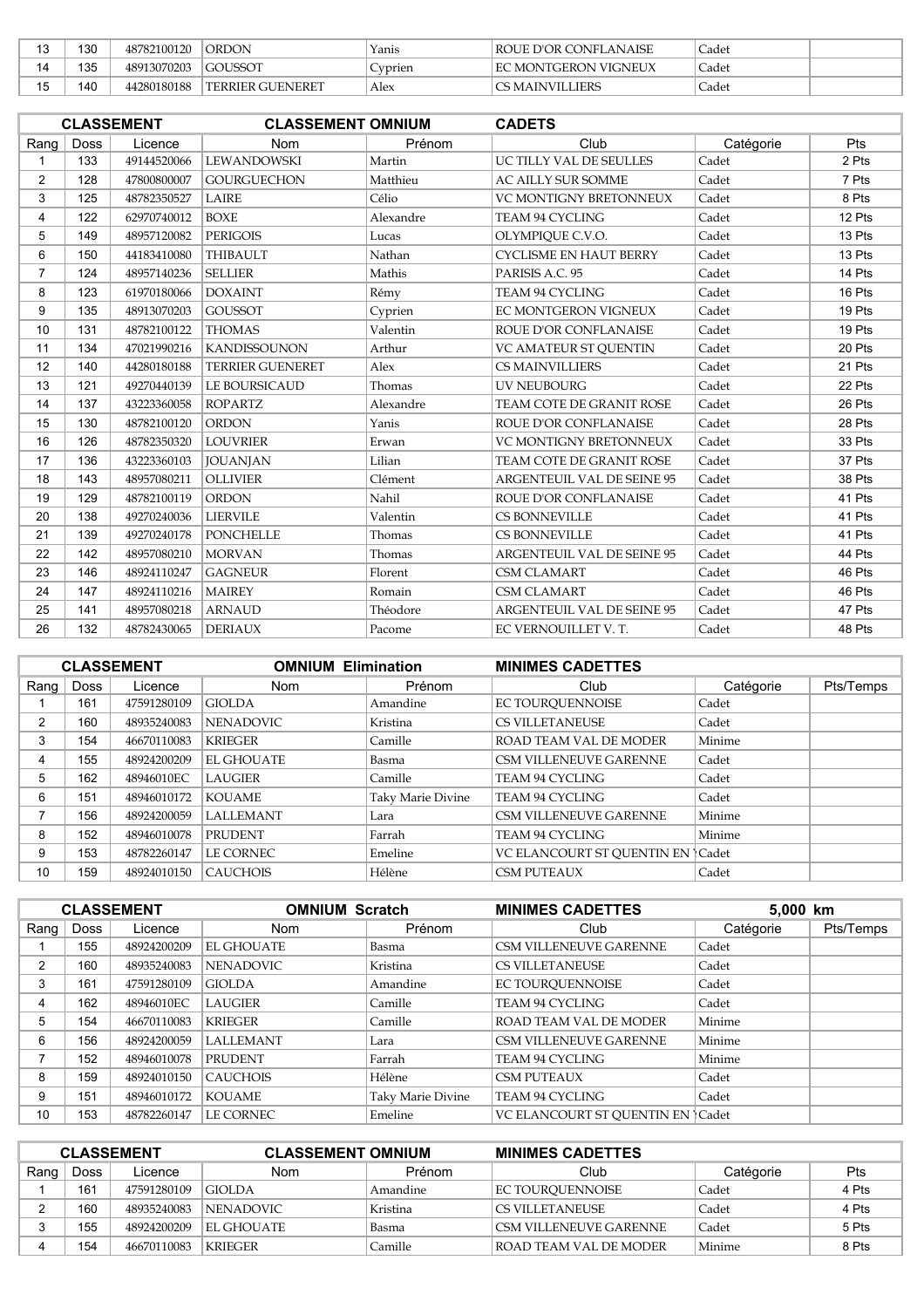|    | 162 | 48946010EC  | <b>LAUGIER</b> | Camille           | TEAM 94 CYCLING                    | Cadet  | 9 Pts  |
|----|-----|-------------|----------------|-------------------|------------------------------------|--------|--------|
|    | 156 | 48924200059 | I LALLEMANT    | Lara              | CSM VILLENEUVE GARENNE             | Minime | 13 Pts |
|    | 151 | 48946010172 | KOUAME         | Taky Marie Divine | TEAM 94 CYCLING                    | Cadet  | 15 Pts |
|    | 152 | 48946010078 | PRUDENT        | Farrah            | TEAM 94 CYCLING                    | Minime | 15 Pts |
|    | 159 | 48924010150 | CAUCHOIS       | Hélène            | CSM PUTEAUX                        | Cadet  | 18 Pts |
| 10 | 153 | 48782260147 | LE CORNEC.     | Emeline           | VC ELANCOURT ST OUENTIN EN l Cadet |        | 19 Pts |

|                |             | <b>CLASSEMENT</b> | <b>OMNIUM Course aux Points</b> |           | <b>DAMES</b>                      | 10,000 km      |            |
|----------------|-------------|-------------------|---------------------------------|-----------|-----------------------------------|----------------|------------|
| Rang           | <b>Doss</b> | Licence           | Nom                             | Prénom    | Club                              | Catégorie      | <b>Pts</b> |
|                | 104         | 41740730286       | <b>FORTIN</b>                   | Valentine | V.C. ST JULIEN EN GENEVOIS        | 2ème Catégorie | 18 Pts     |
| 2              | 101         | 41740730090       | <b>BERTHON</b>                  | Laurie    | V.C. ST JULIEN EN GENEVOIS        | 1ère Catégorie | 15 Pts     |
| 3              | 103         | 41740730282       | <b>COPPONI</b>                  | Clara     | V.C. ST JULIEN EN GENEVOIS        | 3ème Catégorie | 12 Pts     |
| 4              | 102         | 43560830178       | <b>DEMAY</b>                    | Coralie   | VELOCE VANNETAIS CYCL.            | 1ère Catégorie | 4 Pts      |
| 5              | 111         | 48924200088       | <b>DA CRUZ</b>                  | Laura     | CSM VILLENEUVE GARENNE            | Junior         | 3 Pts      |
| 6              | 108         | 48946040236       | <b>BROUSSE</b>                  | Marina    | <b>US CRETEIL</b>                 | Junior         | 3 Pts      |
| $\overline{ }$ | 113         | 48924010130       | <b>COUVET</b>                   | Fanny     | <b>CSM PUTEAUX</b>                | Junior         |            |
| 8              | 110         | 48924200208       | <b>BESNARD</b>                  | Laëtitia  | CSM VILLENEUVE GARENNE            | D1             |            |
| 9              | 116         | 48782210143       | <b>GAUBERT</b>                  | Aurélie   | <b>EC DU HOUDANAIS</b>            | D1             |            |
| 10             | 107         | 43291590040       | <b>CREACH</b>                   | Enora     | <b>EC LANDERNEAU</b>              | Junior         |            |
| 11             | 117         | 48913500022       | <b>TREHIN</b>                   | Margot    | CO COURCOURONNES CYC. FEMI Junior |                |            |
| 12             | 115         | 48924010294       | <b>WITTE</b>                    | Sina      | <b>CSM PUTEAUX</b>                | 3ème Catégorie |            |
| 13             | 105         | 48782160093       | <b>BARRALIS</b>                 | Béatrice  | <b>EC VELIZY 78</b>               | 3ème Catégorie |            |
| 14             | 106         | 48782160059       | LE BELLEGO                      | Julie     | <b>EC VELIZY 78</b>               | D1             |            |
| 15             | 112         | 48924200130       | <b>MOYNET</b>                   | Carole    | <b>CSM VILLENEUVE GARENNE</b>     | D1             | Abandon    |

|                |             | <b>CLASSEMENT</b> | <b>OMNIUM Scratch</b> |           | <b>DAMES</b>                      | 10,000 km      |           |
|----------------|-------------|-------------------|-----------------------|-----------|-----------------------------------|----------------|-----------|
| Rang           | <b>Doss</b> | Licence           | Nom                   | Prénom    | Club                              | Catégorie      | Pts/Temps |
|                | 101         | 41740730090       | <b>BERTHON</b>        | Laurie    | V.C. ST JULIEN EN GENEVOIS        | 1ère Catégorie |           |
| $\overline{2}$ | 104         | 41740730286       | <b>FORTIN</b>         | Valentine | V.C. ST JULIEN EN GENEVOIS        | 2ème Catégorie |           |
| 3              | 111         | 48924200088       | <b>DA CRUZ</b>        | Laura     | CSM VILLENEUVE GARENNE            | <b>Iunior</b>  |           |
| 4              | 102         | 43560830178       | <b>DEMAY</b>          | Coralie   | VELOCE VANNETAIS CYCL.            | 1ère Catégorie |           |
| 5              | 103         | 41740730282       | <b>COPPONI</b>        | Clara     | V.C. ST JULIEN EN GENEVOIS        | 3ème Catégorie |           |
| 6              | 107         | 43291590040       | <b>CREACH</b>         | Enora     | <b>EC LANDERNEAU</b>              | Junior         |           |
| 7              | 108         | 48946040236       | <b>BROUSSE</b>        | Marina    | <b>US CRETEIL</b>                 | Junior         |           |
| 8              | 117         | 48913500022       | <b>TREHIN</b>         | Margot    | CO COURCOURONNES CYC. FEMI Junior |                |           |
| 9              | 110         | 48924200208       | <b>BESNARD</b>        | Laëtitia  | CSM VILLENEUVE GARENNE            | D1             |           |
| 10             | 115         | 48924010294       | <b>WITTE</b>          | Sina      | <b>CSM PUTEAUX</b>                | 3ème Catégorie |           |
| 11             | 116         | 48782210143       | <b>GAUBERT</b>        | Aurélie   | <b>EC DU HOUDANAIS</b>            | D <sub>1</sub> |           |
| 12             | 113         | 48924010130       | <b>COUVET</b>         | Fanny     | <b>CSM PUTEAUX</b>                | Junior         |           |
| 13             | 106         | 48782160059       | LE BELLEGO            | Julie     | <b>EC VELIZY 78</b>               | D <sub>1</sub> |           |
| 14             | 105         | 48782160093       | <b>BARRALIS</b>       | Béatrice  | <b>EC VELIZY 78</b>               | 3ème Catégorie |           |
| 15             | 112         | 48924200130       | <b>MOYNET</b>         | Carole    | <b>CSM VILLENEUVE GARENNE</b>     | D <sub>1</sub> |           |

|                |             | <b>CLASSEMENT</b> | <b>CLASSEMENT OMNIUM</b> |           | <b>DAMES</b>                      |                |            |
|----------------|-------------|-------------------|--------------------------|-----------|-----------------------------------|----------------|------------|
| Rang           | <b>Doss</b> | Licence           | <b>Nom</b>               | Prénom    | Club                              | Catégorie      | <b>Pts</b> |
|                | 104         | 41740730286       | <b>FORTIN</b>            | Valentine | V.C. ST JULIEN EN GENEVOIS        | 2ème Catégorie | 3 Pts      |
| $\overline{2}$ | 101         | 41740730090       | <b>BERTHON</b>           | Laurie    | V.C. ST JULIEN EN GENEVOIS        | 1ère Catégorie | 3 Pts      |
| 3              | 103         | 41740730282       | <b>COPPONI</b>           | Clara     | V.C. ST JULIEN EN GENEVOIS        | 3ème Catégorie | 8 Pts      |
| 4              | 111         | 48924200088       | <b>DA CRUZ</b>           | Laura     | CSM VILLENEUVE GARENNE            | Junior         | 8 Pts      |
| 5              | 102         | 43560830178       | <b>DEMAY</b>             | Coralie   | VELOCE VANNETAIS CYCL.            | 1ère Catégorie | 8 Pts      |
| 6              | 108         | 48946040236       | <b>BROUSSE</b>           | Marina    | <b>US CRETEIL</b>                 | <b>Iunior</b>  | 13 Pts     |
|                | 107         | 43291590040       | <b>CREACH</b>            | Enora     | <b>EC LANDERNEAU</b>              | Junior         | 16 Pts     |
| 8              | 110         | 48924200208       | <b>BESNARD</b>           | Laëtitia  | CSM VILLENEUVE GARENNE            | D <sub>1</sub> | 18 Pts     |
| 9              | 113         | 48924010130       | <b>COUVET</b>            | Fanny     | <b>CSM PUTEAUX</b>                | Junior         | 19 Pts     |
| 10             | 117         | 48913500022       | <b>TREHIN</b>            | Margot    | CO COURCOURONNES CYC. FEMI Junior |                | 19 Pts     |
| 11             | 116         | 48782210143       | <b>GAUBERT</b>           | Aurélie   | <b>EC DU HOUDANAIS</b>            | D1             | 20 Pts     |
| 12             | 115         | 48924010294       | <b>WITTE</b>             | Sina      | <b>CSM PUTEAUX</b>                | 3ème Catégorie | 22 Pts     |
| 13             | 105         | 48782160093       | <b>BARRALIS</b>          | Béatrice  | <b>EC VELIZY 78</b>               | 3ème Catégorie | 27 Pts     |
| 14             | 106         | 48782160059       | <b>LE BELLEGO</b>        | Julie     | <b>EC VELIZY 78</b>               | D1             | 27 Pts     |
| 15             | 112         | 48924200130       | <b>MOYNET</b>            | Carole    | CSM VILLENEUVE GARENNE            | D1             | 31 Pts     |

| <b>CLASSEMENT</b> |             |             | <b>OMNIUM Course aux Points</b> |                 | <b>JUNIORS</b><br>10.000 km |               |        |
|-------------------|-------------|-------------|---------------------------------|-----------------|-----------------------------|---------------|--------|
| Rang              | <b>Doss</b> | Licence     | Nom                             | Prénom          | Club                        | Catégorie     | Pts    |
|                   | 52          | 48946010193 | <b>GRONDIN</b>                  | Donavan Vincent | TEAM 94 CYCLING             | <i>lunior</i> | 50 Pts |
|                   | 67          | 48913070029 | CONTAL                          | Guillaume       | EC MONTGERON VIGNEUX        | <i>unior</i>  | 43 Pts |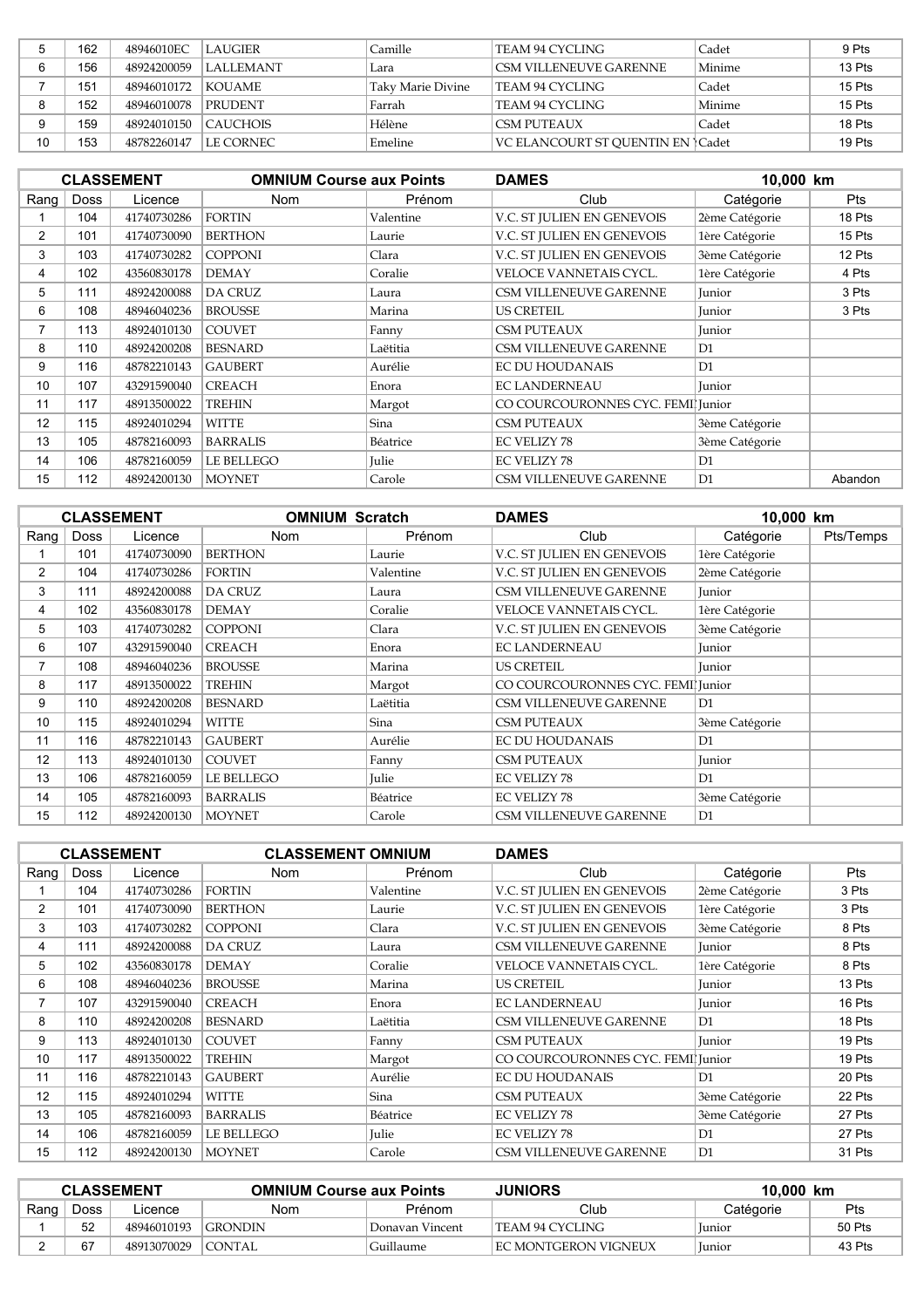| 3              | 69 | 48913070065 | <b>TARDIF</b>   | Aurélien        | EC MONTGERON VIGNEUX          | Junior | 36 Pts  |
|----------------|----|-------------|-----------------|-----------------|-------------------------------|--------|---------|
| 4              | 53 | 48946010183 | <b>HOARAU</b>   | Florian         | TEAM 94 CYCLING               | Junior | 31 Pts  |
| 5              | 58 | 48957140231 | <b>DUJARDIN</b> | Julien          | PARISIS A.C. 95               | Junior | 23 Pts  |
| 6              | 64 | 48750240194 | <b>JAOUEN</b>   | Tristan         | <b>US METRO TRANSPORTS</b>    | Junior | 22 Pts  |
| $\overline{7}$ | 73 | 44452870026 | <b>CONTAULT</b> | Maxandre        | ST JEAN DE LA RUELLE CYC      | Junior | 21 Pts  |
| 8              | 55 | 48946010171 | <b>PROSPER</b>  | <b>Nicolas</b>  | TEAM 94 CYCLING               | Junior | 6 Pts   |
| 9              | 57 | 3699083009  | VASAPOLLI       | Loïs Hoanui     | TEAM 94 CYCLING               | Junior | 2 Pts   |
| 10             | 68 | 48913070031 | <b>GREGOIRE</b> | Tom             | EC MONTGERON VIGNEUX          | Junior | 1 Pt    |
| 11             | 70 | 47021990191 | <b>DOLEZ</b>    | Hugo            | VC AMATEUR ST QUENTIN         | Junior |         |
| 12             | 61 | 48782350139 | <b>FORGET</b>   | Ouentin         | <b>VC MONTIGNY BRETONNEUX</b> | Junior |         |
| 13             | 66 | 48913070014 | <b>BERNERON</b> | Paul            | EC MONTGERON VIGNEUX          | Junior |         |
| 14             | 65 | 48750240279 | <b>VILHES</b>   | Samy            | <b>US METRO TRANSPORTS</b>    | Junior |         |
| 15             | 74 | 48957120182 | <b>AUGUET</b>   | Thibault        | OLYMPIOUE C.V.O.              | Junior |         |
| 16             | 71 | 47020690003 | <b>GUERLIN</b>  | Romain          | <b>EC VALLEE DE L'AISNE</b>   | Junior |         |
| 17             | 63 | 48913110047 | <b>HOUDOUIN</b> | Tristan         | <b>VC ETAMPES</b>             | Junior |         |
| 18             | 54 | 62970740026 | <b>LYCURGUE</b> | Réhan           | <b>TEAM 94 CYCLING</b>        | Junior |         |
| 19             | 56 | 48946010069 | <b>SAMBA</b>    | Andrew          | TEAM 94 CYCLING               | Junior |         |
| 20             | 51 | 48946010081 | <b>COPOL</b>    | Damien          | TEAM 94 CYCLING               | Junior |         |
| 21             | 62 | 48782350156 | <b>ROLLAND</b>  | <b>Jonathan</b> | <b>VC MONTIGNY BRETONNEUX</b> | Junior |         |
| 22             | 60 | 48782350538 | DE FRANQUEVILLE | Matthieu        | VC MONTIGNY BRETONNEUX        | Junior | Abandon |
| 23             | 59 | 48782350196 | <b>ALIDRA</b>   | Maxime          | VC MONTIGNY BRETONNEUX        | Junior | Abandon |

|                 |      | <b>CLASSEMENT</b> | <b>OMNIUM Elimination</b> |                 | <b>JUNIORS</b>                |           |           |
|-----------------|------|-------------------|---------------------------|-----------------|-------------------------------|-----------|-----------|
| Rang            | Doss | Licence           | <b>Nom</b>                | Prénom          | Club                          | Catégorie | Pts/Temps |
|                 | 52   | 48946010193       | <b>GRONDIN</b>            | Donavan Vincent | <b>TEAM 94 CYCLING</b>        | Junior    |           |
| $\overline{2}$  | 69   | 48913070065       | <b>TARDIF</b>             | Aurélien        | EC MONTGERON VIGNEUX          | Junior    |           |
| 3               | 67   | 48913070029       | <b>CONTAL</b>             | Guillaume       | EC MONTGERON VIGNEUX          | Junior    |           |
| 4               | 53   | 48946010183       | <b>HOARAU</b>             | Florian         | TEAM 94 CYCLING               | Junior    |           |
| 5               | 54   | 62970740026       | <b>LYCURGUE</b>           | Réhan           | TEAM 94 CYCLING               | Junior    |           |
| 6               | 64   | 48750240194       | <b>JAOUEN</b>             | Tristan         | <b>US METRO TRANSPORTS</b>    | Junior    |           |
| $\overline{7}$  | 55   | 48946010171       | <b>PROSPER</b>            | <b>Nicolas</b>  | <b>TEAM 94 CYCLING</b>        | Junior    |           |
| 8               | 63   | 48913110047       | <b>HOUDOUIN</b>           | Tristan         | <b>VC ETAMPES</b>             | Junior    |           |
| 9               | 51   | 48946010081       | <b>COPOL</b>              | Damien          | TEAM 94 CYCLING               | Junior    |           |
| 10              | 74   | 48957120182       | <b>AUGUET</b>             | Thibault        | OLYMPIQUE C.V.O.              | Junior    |           |
| 11              | 66   | 48913070014       | <b>BERNERON</b>           | Paul            | EC MONTGERON VIGNEUX          | Junior    |           |
| 12 <sup>2</sup> | 68   | 48913070031       | <b>GREGOIRE</b>           | Tom             | EC MONTGERON VIGNEUX          | Junior    |           |
| 13              | 57   | 3699083009        | <b>VASAPOLLI</b>          | Lois Hoanui     | <b>TEAM 94 CYCLING</b>        | Junior    |           |
| 14              | 56   | 48946010069       | <b>SAMBA</b>              | Andrew          | <b>TEAM 94 CYCLING</b>        | Junior    |           |
| 15              | 71   | 47020690003       | <b>GUERLIN</b>            | Romain          | <b>EC VALLEE DE L'AISNE</b>   | Junior    |           |
| 16              | 61   | 48782350139       | <b>FORGET</b>             | Ouentin         | <b>VC MONTIGNY BRETONNEUX</b> | Junior    |           |
| 17              | 70   | 47021990191       | <b>DOLEZ</b>              | Hugo            | <b>VC AMATEUR ST OUENTIN</b>  | Junior    |           |
| 18              | 73   | 44452870026       | <b>CONTAULT</b>           | Maxandre        | ST JEAN DE LA RUELLE CYC      | Junior    |           |
| 19              | 59   | 48782350196       | <b>ALIDRA</b>             | Maxime          | <b>VC MONTIGNY BRETONNEUX</b> | Junior    |           |
| 20              | 62   | 48782350156       | <b>ROLLAND</b>            | <b>Jonathan</b> | <b>VC MONTIGNY BRETONNEUX</b> | Junior    |           |
| 21              | 58   | 48957140231       | <b>DUJARDIN</b>           | Julien          | PARISIS A.C. 95               | Junior    |           |
| 22              | 60   | 48782350538       | <b>DE FRANOUEVILLE</b>    | Matthieu        | <b>VC MONTIGNY BRETONNEUX</b> | Junior    |           |

|                |             | <b>CLASSEMENT</b> | <b>CLASSEMENT OMNIUM</b> |                 | <b>JUNIORS</b>             |           |            |
|----------------|-------------|-------------------|--------------------------|-----------------|----------------------------|-----------|------------|
| Rang           | <b>Doss</b> | Licence           | Nom                      | Prénom          | Club                       | Catégorie | <b>Pts</b> |
|                | 52          | 48946010193       | <b>GRONDIN</b>           | Donavan Vincent | TEAM 94 CYCLING            | Junior    | 2 Pts      |
| $\overline{2}$ | 67          | 48913070029       | <b>CONTAL</b>            | Guillaume       | EC MONTGERON VIGNEUX       | Junior    | 5 Pts      |
| 3              | 69          | 48913070065       | TARDIF                   | Aurélien        | EC MONTGERON VIGNEUX       | Junior    | 5 Pts      |
| 4              | 53          | 48946010183       | <b>HOARAU</b>            | Florian         | TEAM 94 CYCLING            | Junior    | 8 Pts      |
| 5              | 64          | 48750240194       | <b>IAOUEN</b>            | Tristan         | <b>US METRO TRANSPORTS</b> | Junior    | 12 Pts     |
| 6              | 55          | 48946010171       | <b>PROSPER</b>           | <b>Nicolas</b>  | TEAM 94 CYCLING            | Junior    | 15 Pts     |
| 7              | 57          | 3699083009        | <b>VASAPOLLI</b>         | Lois Hoanui     | TEAM 94 CYCLING            | Junior    | 22 Pts     |
| 8              | 68          | 48913070031       | <b>GREGOIRE</b>          | Tom             | EC MONTGERON VIGNEUX       | Junior    | 22 Pts     |
| 9              | 54          | 62970740026       | <b>LYCURGUE</b>          | Réhan           | TEAM 94 CYCLING            | Junior    | 23 Pts     |
| 10             | 66          | 48913070014       | <b>BERNERON</b>          | Paul            | EC MONTGERON VIGNEUX       | Junior    | 24 Pts     |
| 11             | 73          | 44452870026       | <b>CONTAULT</b>          | Maxandre        | ST JEAN DE LA RUELLE CYC   | Junior    | 25 Pts     |
| 12             | 63          | 48913110047       | <b>HOUDOUIN</b>          | Tristan         | <b>VC ETAMPES</b>          | Junior    | 25 Pts     |
| 13             | 74          | 48957120182       | <b>AUGUET</b>            | Thibault        | OLYMPIOUE C.V.O.           | Junior    | 25 Pts     |
| 14             | 58          | 48957140231       | <b>DUJARDIN</b>          | Julien          | PARISIS A.C. 95            | Junior    | 26 Pts     |
| 15             | 70          | 47021990191       | <b>DOLEZ</b>             | Hugo            | VC AMATEUR ST OUENTIN      | Junior    | 28 Pts     |
| 16             | 61          | 48782350139       | <b>FORGET</b>            | Ouentin         | VC MONTIGNY BRETONNEUX     | Junior    | 28 Pts     |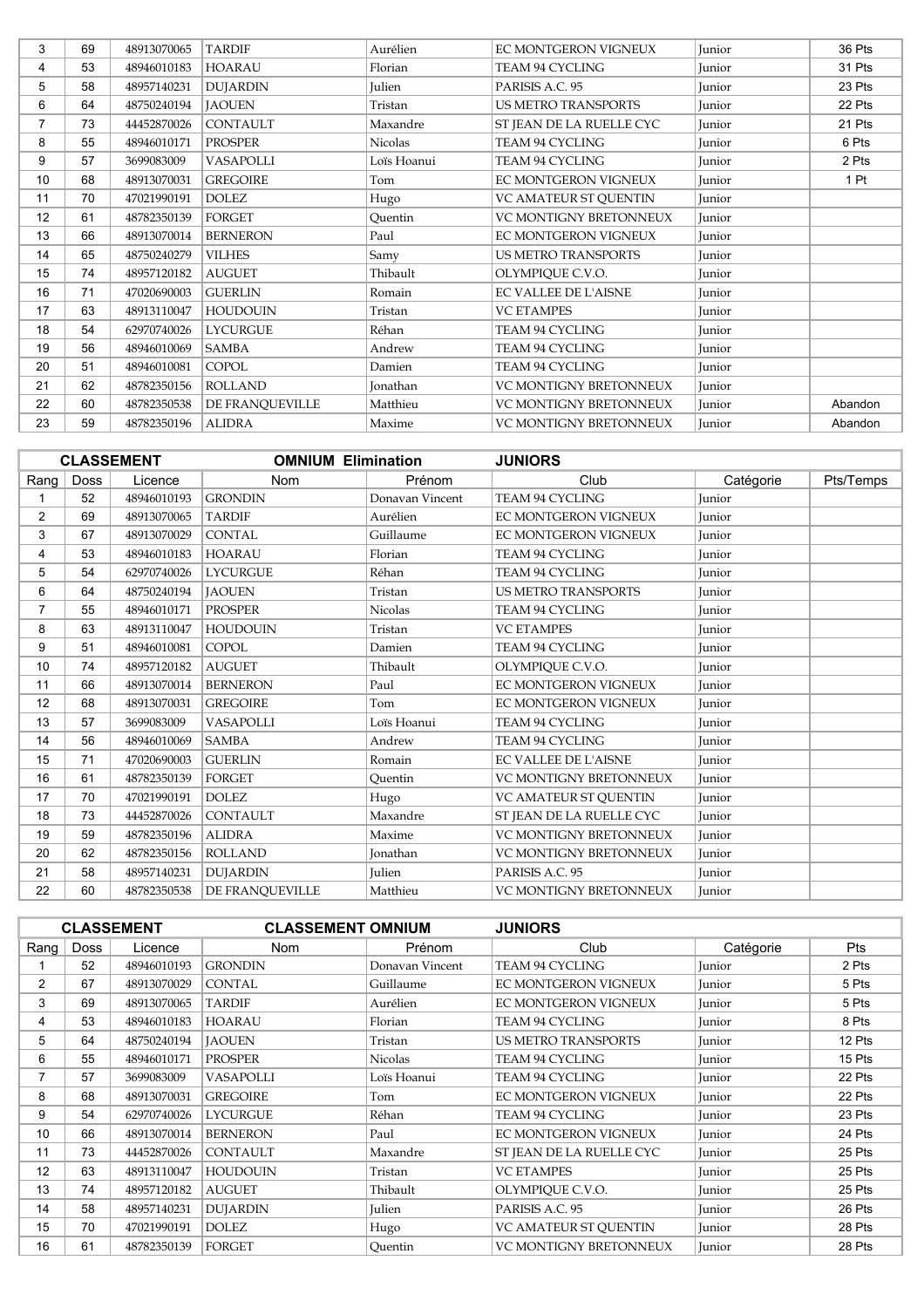| 17 | 51 | 48946010081 | COPOL.          | Damien          | TEAM 94 CYCLING               | <b>Iunior</b> | 29 Pts |
|----|----|-------------|-----------------|-----------------|-------------------------------|---------------|--------|
| 18 |    | 47020690003 | GUERLIN         | Romain          | EC VALLEE DE L'AISNE          | <b>Iunior</b> | 31 Pts |
| 19 | 56 | 48946010069 | <b>SAMBA</b>    | Andrew          | TEAM 94 CYCLING               | <b>Iunior</b> | 33 Pts |
| 20 | 62 | 48782350156 | ROLLAND         | <b>Ionathan</b> | VC MONTIGNY BRETONNEUX        | <b>Iunior</b> | 41 Pts |
| 21 | 59 | 48782350196 | <b>ALIDRA</b>   | Maxime          | <b>VC MONTIGNY BRETONNEUX</b> | <b>Iunior</b> | 43 Pts |
| 22 | 60 | 48782350538 | DE FRANOUEVILLE | Matthieu        | <b>VC MONTIGNY BRETONNEUX</b> | <b>Iunior</b> | 45 Pts |

|                |      | <b>CLASSEMENT</b> | <b>OMNIUM Start sprint</b> |                    | <b>PASS CYCLISME</b>             |                | <b>km</b> |
|----------------|------|-------------------|----------------------------|--------------------|----------------------------------|----------------|-----------|
| Rang           | Doss | Licence           | <b>Nom</b>                 | Prénom             | Club                             | Catégorie      | Pts/Temps |
|                | 80   | 48782330029       | <b>MENARD</b>              | Frédéric           | US POIGNY RAMBOUILLET            | D1             |           |
| 2              | 86   | 48782160022       | <b>CARRE</b>               | Matthieu           | <b>EC VELIZY 78</b>              | D1             |           |
| 3              | 84   | 48782350589       | <b>RAT</b>                 | Laurent            | VC MONTIGNY BRETONNEUX           | D2             |           |
| 4              | 77   | 48750160064       | <b>MARTIGNOLE</b>          | Eric               | PARIS CYCLISTE OLYMPIOUE         | D1             |           |
| 5              | 90   | 48782160068       | <b>SOUTTER</b>             | Guillaume          | <b>EC VELIZY 78</b>              | D2             |           |
| 6              | 88   | 48782160015       | <b>PEUVRIER</b>            | Olivier            | <b>EC VELIZY 78</b>              | D2             |           |
| $\overline{7}$ | 87   | 48782160066       | <b>GARNIER</b>             | Jean François      | <b>EC VELIZY 78</b>              | D1             |           |
| 8              | 81   | 48935330010       | <b>LIGER</b>               | Laurent            | <b>ES STAINS</b>                 | D1             |           |
| 9              | 96   | 48782490002       | <b>LEBEAU</b>              | Thierry            | A.S. SAPEURS POMPIERS YVELINE D2 |                |           |
| 10             | 95   | 48957110097       | <b>COLIN</b>               | Stéphane           | US EZANVILLE ECOUEN              | D2             |           |
| 11             | 76   | 48750160086       | <b>BLANCA</b>              | Vincent            | PARIS CYCLISTE OLYMPIQUE         | D1             |           |
| 12             | 89   | 48782160065       | <b>RIET</b>                | <b>Jean Claude</b> | <b>EC VELIZY 78</b>              | D2             |           |
| 13             | 92   | 47020690046       | <b>TANJON</b>              | Bruno              | <b>EC VALLEE DE L'AISNE</b>      | D1             |           |
| 14             | 93   | 48935230035       | <b>BOIRE</b>               | Freddy             | <b>EC NOISEENNE</b>              | D1             |           |
| 15             | 85   | 48782160002       | <b>BARREAU</b>             | Michel             | <b>EC VELIZY 78</b>              | D1             |           |
| 16             | 79   | 48782250018       | <b>MALLET</b>              | Mickaël            | CO BOIS D'ARCY                   | D1             |           |
| 17             | 83   | 48782350590       | <b>MENDES</b>              | Dominique          | VC MONTIGNY BRETONNEUX           | D2             |           |
| 18             | 78   | 48782250014       | <b>AUVRAY</b>              | Ghislain           | CO BOIS D'ARCY                   | D <sub>1</sub> |           |
| 19             | 91   | 48924070024       | <b>DECOUARD</b>            | Victor             | <b>VC GARENNOIS</b>              | D1             |           |
| 20             | 82   | 48782350 EC       | <b>RAMOLET</b>             | Sylvain            | <b>VC MONTIGNY BRETONNEUX</b>    | D2             |           |
| 21             | 94   | 48782210068       | <b>MARQUES</b>             | David              | <b>EC DU HOUDANAIS</b>           | D2             |           |

|                |      | <b>CLASSEMENT</b> | <b>OMNIUM Course aux Points</b> |                    | <b>PASS CYCLISME</b>             |                | km      |
|----------------|------|-------------------|---------------------------------|--------------------|----------------------------------|----------------|---------|
| Rang           | Doss | Licence           | <b>Nom</b>                      | Prénom             | Club                             | Catégorie      | Pts     |
|                | 90   | 48782160068       | <b>SOUTTER</b>                  | Guillaume          | <b>EC VELIZY 78</b>              | D2             | 12 Pts  |
| $\overline{2}$ | 81   | 48935330010       | <b>LIGER</b>                    | Laurent            | <b>ES STAINS</b>                 | D <sub>1</sub> | 11 Pts  |
| 3              | 88   | 48782160015       | <b>PEUVRIER</b>                 | Olivier            | <b>EC VELIZY 78</b>              | D2             | 10 Pts  |
| 4              | 80   | 48782330029       | <b>MENARD</b>                   | Frédéric           | <b>US POIGNY RAMBOUILLET</b>     | D1             | 7 Pts   |
| 5              | 79   | 48782250018       | <b>MALLET</b>                   | Mickaël            | CO BOIS D'ARCY                   | D1             | 4 Pts   |
| 6              | 77   | 48750160064       | <b>MARTIGNOLE</b>               | Eric               | PARIS CYCLISTE OLYMPIOUE         | D1             | 3 Pts   |
| $\overline{7}$ | 92   | 47020690046       | <b>TANJON</b>                   | Bruno              | <b>EC VALLEE DE L'AISNE</b>      | D1             | 2 Pts   |
| 8              | 87   | 48782160066       | <b>GARNIER</b>                  | Jean François      | <b>EC VELIZY 78</b>              | D1             | 2 Pts   |
| 9              | 96   | 48782490002       | <b>LEBEAU</b>                   | Thierry            | A.S. SAPEURS POMPIERS YVELINE D2 |                | 2 Pts   |
| 10             | 86   | 48782160022       | <b>CARRE</b>                    | Matthieu           | EC VELIZY 78                     | D1             | 1 Pt    |
| 11             | 78   | 48782250014       | <b>AUVRAY</b>                   | Ghislain           | CO BOIS D'ARCY                   | D1             |         |
| 12             | 85   | 48782160002       | <b>BARREAU</b>                  | Michel             | <b>EC VELIZY 78</b>              | D1             |         |
| 13             | 95   | 48957110097       | <b>COLIN</b>                    | Stéphane           | US EZANVILLE ECOUEN              | D2             |         |
| 14             | 89   | 48782160065       | <b>RIET</b>                     | <b>Jean Claude</b> | <b>EC VELIZY 78</b>              | D2             |         |
| 15             | 84   | 48782350589       | <b>RAT</b>                      | Laurent            | VC MONTIGNY BRETONNEUX           | D2             |         |
| 16             | 93   | 48935230035       | <b>BOIRE</b>                    | Freddy             | <b>EC NOISEENNE</b>              | D1             |         |
| 17             | 83   | 48782350590       | <b>MENDES</b>                   | Dominique          | <b>VC MONTIGNY BRETONNEUX</b>    | D2             |         |
| 18             | 91   | 48924070024       | <b>DECOUARD</b>                 | Victor             | <b>VC GARENNOIS</b>              | D1             |         |
| 19             | 82   | 48782350 EC       | <b>RAMOLET</b>                  | Sylvain            | VC MONTIGNY BRETONNEUX           | D2             |         |
| 20             | 94   | 48782210068       | <b>MARQUES</b>                  | David              | <b>EC DU HOUDANAIS</b>           | D2             |         |
| 21             | 76   | 48750160086       | <b>BLANCA</b>                   | Vincent            | PARIS CYCLISTE OLYMPIOUE         | D1             | Abandon |

| <b>CLASSEMENT</b> |             |             | <b>CLASSEMENT OMNIUM</b> |               | <b>PASS CYCLISME</b>     |           |        |
|-------------------|-------------|-------------|--------------------------|---------------|--------------------------|-----------|--------|
| Rang              | <b>Doss</b> | Licence     | <b>Nom</b>               | Prénom        | Club                     | Catégorie | Pts    |
|                   | 80          | 48782330029 | <b>MENARD</b>            | Frédéric      | US POIGNY RAMBOUILLET    | D1        | 5 Pts  |
| 2                 | 90          | 48782160068 | <b>SOUTTER</b>           | Guillaume     | <b>EC VELIZY 78</b>      | D2        | 6 Pts  |
|                   | 88          | 48782160015 | <b>PEUVRIER</b>          | Olivier       | <b>EC VELIZY 78</b>      | D2        | 9 Pts  |
|                   | 81          | 48935330010 | <b>LIGER</b>             | Laurent       | <b>ES STAINS</b>         | D1        | 10 Pts |
| 5                 | 77          | 48750160064 | <b>MARTIGNOLE</b>        | Eric          | PARIS CYCLISTE OLYMPIOUE | D1        | 10 Pts |
| 6                 | 86          | 48782160022 | <b>CARRE</b>             | Matthieu      | <b>EC VELIZY 78</b>      | D1        | 12 Pts |
|                   | 87          | 48782160066 | <b>GARNIER</b>           | Jean François | <b>EC VELIZY 78</b>      | D1        | 15 Pts |
| 8                 | 84          | 48782350589 | <b>RAT</b>               | Laurent       | VC MONTIGNY BRETONNEUX   | D2        | 18 Pts |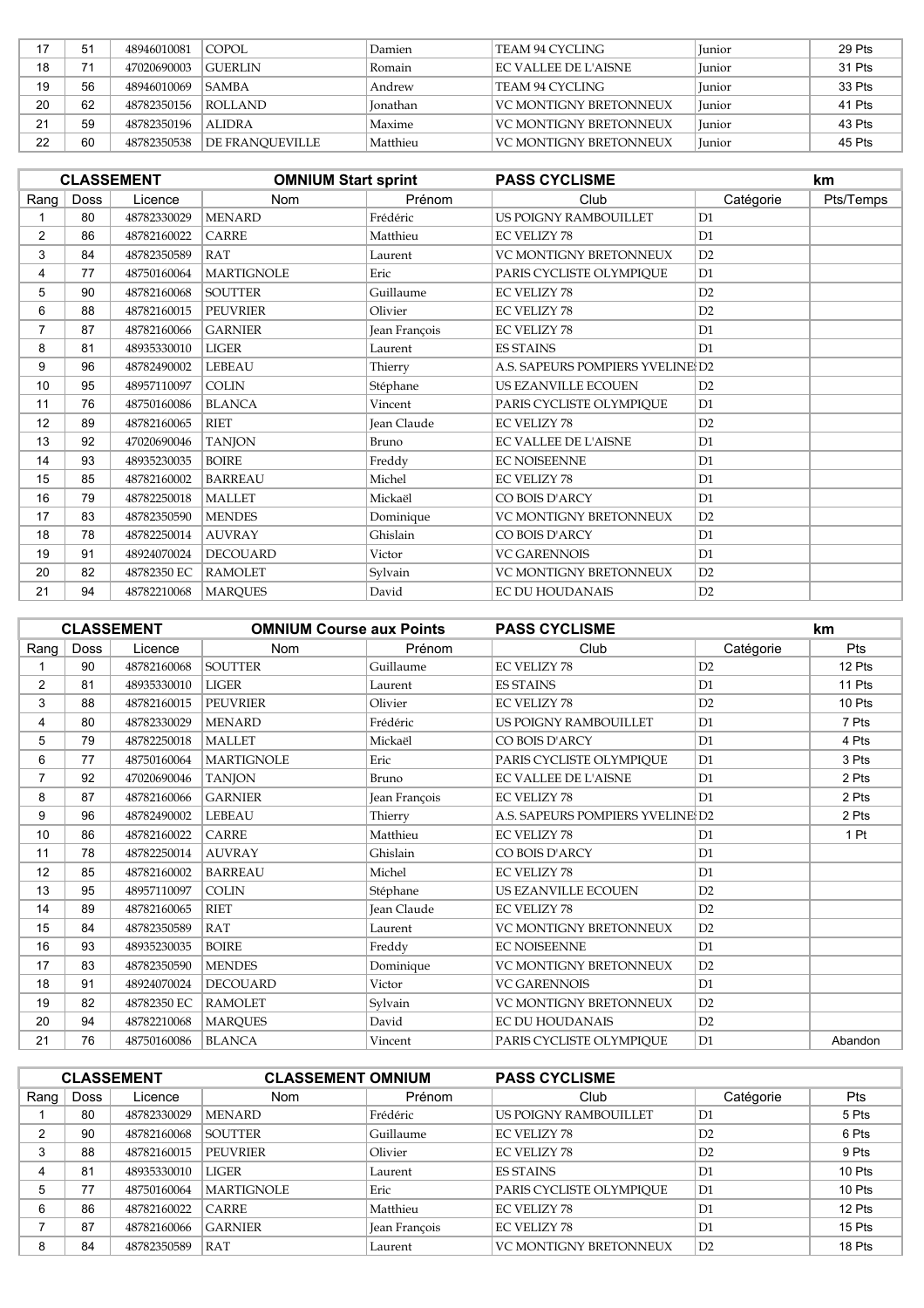| 9  | 96 | 48782490002 | <b>LEBEAU</b>   | Thierry            | A.S. SAPEURS POMPIERS YVELINE D2 |    | 18 Pts |
|----|----|-------------|-----------------|--------------------|----------------------------------|----|--------|
| 10 | 92 | 47020690046 | <b>TANION</b>   | Bruno              | <b>EC VALLEE DE L'AISNE</b>      | D1 | 20 Pts |
| 11 | 79 | 48782250018 | <b>MALLET</b>   | Mickaël            | CO BOIS D'ARCY                   | D1 | 21 Pts |
| 12 | 95 | 48957110097 | <b>COLIN</b>    | Stéphane           | US EZANVILLE ECOUEN              | D2 | 23 Pts |
| 13 | 89 | 48782160065 | <b>RIET</b>     | <b>Jean Claude</b> | <b>EC VELIZY 78</b>              | D2 | 26 Pts |
| 14 | 85 | 48782160002 | <b>BARREAU</b>  | Michel             | <b>EC VELIZY 78</b>              | D1 | 27 Pts |
| 15 | 78 | 48782250014 | <b>AUVRAY</b>   | Ghislain           | CO BOIS D'ARCY                   | D1 | 29 Pts |
| 16 | 93 | 48935230035 | <b>BOIRE</b>    | Freddy             | <b>EC NOISEENNE</b>              | D1 | 30 Pts |
| 17 | 83 | 48782350590 | <b>MENDES</b>   | Dominique          | <b>VC MONTIGNY BRETONNEUX</b>    | D2 | 34 Pts |
| 18 | 91 | 48924070024 | <b>DECOUARD</b> | Victor             | <b>VC GARENNOIS</b>              | D1 | 37 Pts |
| 19 | 82 | 48782350 EC | <b>RAMOLET</b>  | Sylvain            | <b>VC MONTIGNY BRETONNEUX</b>    | D2 | 39 Pts |
| 20 | 94 | 48782210068 | <b>MAROUES</b>  | David              | <b>EC DU HOUDANAIS</b>           | D2 | 41 Pts |

|      |             | <b>CLASSEMENT</b> | <b>OMNIUM Scratch</b>  |               | <b>SENIORS 1 - 2 - 3</b>     | 10,000 km      |           |
|------|-------------|-------------------|------------------------|---------------|------------------------------|----------------|-----------|
| Rang | <b>Doss</b> | Licence           | <b>Nom</b>             | Prénom        | Club                         | Catégorie      | Pts/Temps |
|      | 23          | 50330560159       | <b>CRABOS</b>          | Vincent       | <b>VC PAYS DE LANGON</b>     | 2ème Catégorie |           |
| 2    | 22          | 43224050235       | <b>LECAMUS LAMBERT</b> | Florentin     | <b>TEAM PAYS DE DINAN</b>    | 3ème Catégorie |           |
| 3    | 27          | 48957140046       | <b>SELLIER</b>         | Valentin      | PARISIS A.C. 95              | 3ème Catégorie |           |
| 4    | 28          | 48957140134       | <b>TAHIR</b>           | Zinedine      | PARISIS A.C. 95              | 3ème Catégorie |           |
| 5    | 29          | 47590580317       | <b>GOURGUECHON</b>     | Baptiste      | O GRANDE SYNTHE              | 3ème Catégorie |           |
| 6    | 20          | 48782180084       | <b>KNEISKY</b>         | Morgan        | <b>EC ARMEE DE TERRE</b>     | Elite          |           |
| 7    | 39          | 48957120362       | <b>GAMEZ</b>           | Christopher   | OLYMPIQUE C.V.O.             | 2ème Catégorie |           |
| 8    | 33          | 48924080140       | <b>MAITRE</b>          | Cyril         | A. C. B. B.                  | 2ème Catégorie |           |
| 9    | 21          | 52852920173       | <b>TABELLION</b>       | Valentin      | VENDEE U PAYS DE LA LOIRE    | 1ère Catégorie |           |
| 10   | 42          | 48924070083       | <b>MAVIER</b>          | Pierre        | <b>VC GARENNOIS</b>          | 3ème Catégorie |           |
| 11   | 30          | 48935100129       | <b>BARE</b>            | Anthony       | <b>VCA DU BOURGET</b>        | 2ème Catégorie |           |
| 12   | 24          | 50330170151       | <b>LAFARGUE</b>        | Ouentin       | <b>GIRONDINS DE BORDEAUX</b> | 1ère Catégorie |           |
| 13   | 31          | 48935100161       | <b>DUPUY</b>           | Silouane      | <b>VCA DU BOURGET</b>        | 3ème Catégorie |           |
| 14   | 34          | 48913070185       | <b>BERNERON</b>        | Maxime        | EC MONTGERON VIGNEUX         | 3ème Catégorie |           |
| 15   | 43          | 44450710302       | <b>PHILIPPE</b>        | Thomas        | <b>UC ORLEANS</b>            | 3ème Catégorie |           |
| 16   | 37          | 44280260030       | <b>BRASSEUR</b>        | Guillaume     | <b>VS CHARTRAIN</b>          | 3ème Catégorie |           |
| 17   | 38          | 44280260095       | <b>BRASSEUR</b>        | <b>Julien</b> | <b>VS CHARTRAIN</b>          | 2ème Catégorie |           |
| 18   | 36          | 48924110292       | <b>FREBY</b>           | Thibault      | <b>CSM CLAMART</b>           | 3ème Catégorie |           |
| 19   | 40          | 48957120160       | PEREIRA MARTINS        | <b>Julien</b> | OLYMPIOUE C.V.O.             | 2ème Catégorie |           |
| 20   | 26          | 48750160356       | <b>DUMAS</b>           | Jean Baptiste | PARIS CYCLISTE OLYMPIOUE     | 2ème Catégorie |           |
| 21   | 25          | 60970050207       | <b>DOUBREMELLE</b>     | Dorian        | UC PAYS DE MORLAIX           | 3ème Catégorie |           |
| 22   | 32          | 48935100134       | <b>GREDOIRE</b>        | Jordan        | <b>VCA DU BOURGET</b>        | 3ème Catégorie |           |
| 23   | 41          | 48782120013       | <b>ALLAIN</b>          | Benoît        | TEAM CHATOU CYCLISME         | 3ème Catégorie |           |
| 24   | 35          | 49141920345       | <b>MARIE</b>           | Romain        | UC IFS-HEROUVILLE            | 3ème Catégorie |           |

|                |      | <b>CLASSEMENT</b> | <b>OMNIUM Tempo Race</b> |               | <b>SENIORS 1 - 2 - 3</b>     | 10.000 km      |         |
|----------------|------|-------------------|--------------------------|---------------|------------------------------|----------------|---------|
| Rang           | Doss | Licence           | <b>Nom</b>               | Prénom        | Club                         | Catégorie      | Pts     |
|                | 20   | 48782180084       | <b>KNEISKY</b>           | Morgan        | <b>EC ARMEE DE TERRE</b>     | Elite          | 28 Pts  |
| $\overline{2}$ | 23   | 50330560159       | <b>CRABOS</b>            | Vincent       | <b>VC PAYS DE LANGON</b>     | 2ème Catégorie | 25 Pts  |
| 3              | 33   | 48924080140       | <b>MAITRE</b>            | Cvril         | A. C. B. B.                  | 2ème Catégorie | 22 Pts  |
| 4              | 31   | 48935100161       | <b>DUPUY</b>             | Silouane      | <b>VCA DU BOURGET</b>        | 3ème Catégorie | 21 Pts  |
| 5              | 28   | 48957140134       | <b>TAHIR</b>             | Zinedine      | PARISIS A.C. 95              | 3ème Catégorie | 20 Pts  |
| 6              | 21   | 52852920173       | <b>TABELLION</b>         | Valentin      | VENDEE U PAYS DE LA LOIRE    | 1ère Catégorie | 13 Pts  |
| $\overline{7}$ | 27   | 48957140046       | <b>SELLIER</b>           | Valentin      | PARISIS A.C. 95              | 3ème Catégorie | 3 Pts   |
| 8              | 29   | 47590580317       | <b>GOURGUECHON</b>       | Baptiste      | O GRANDE SYNTHE              | 3ème Catégorie | 1 Pt    |
| 9              | 39   | 48957120362       | <b>GAMEZ</b>             | Christopher   | OLYMPIOUE C.V.O.             | 2ème Catégorie | 1 Pt    |
| 10             | 42   | 48924070083       | <b>MAVIER</b>            | Pierre        | <b>VC GARENNOIS</b>          | 3ème Catégorie | 1 Pt    |
| 11             | 30   | 48935100129       | <b>BARE</b>              | Anthony       | <b>VCA DU BOURGET</b>        | 2ème Catégorie |         |
| 12             | 36   | 48924110292       | <b>FREBY</b>             | Thibault      | <b>CSM CLAMART</b>           | 3ème Catégorie |         |
| 13             | 43   | 44450710302       | <b>PHILIPPE</b>          | Thomas        | <b>UC ORLEANS</b>            | 3ème Catégorie |         |
| 14             | 37   | 44280260030       | <b>BRASSEUR</b>          | Guillaume     | <b>VS CHARTRAIN</b>          | 3ème Catégorie |         |
| 15             | 24   | 50330170151       | <b>LAFARGUE</b>          | Ouentin       | <b>GIRONDINS DE BORDEAUX</b> | 1ère Catégorie |         |
| 16             | 22   | 43224050235       | <b>LECAMUS LAMBERT</b>   | Florentin     | TEAM PAYS DE DINAN           | 3ème Catégorie |         |
| 17             | 38   | 44280260095       | <b>BRASSEUR</b>          | <b>Julien</b> | <b>VS CHARTRAIN</b>          | 2ème Catégorie |         |
| 18             | 34   | 48913070185       | <b>BERNERON</b>          | Maxime        | EC MONTGERON VIGNEUX         | 3ème Catégorie |         |
| 19             | 41   | 48782120013       | <b>ALLAIN</b>            | Benoît        | <b>TEAM CHATOU CYCLISME</b>  | 3ème Catégorie | Abandon |
| 20             | 26   | 48750160356       | <b>DUMAS</b>             | Jean Baptiste | PARIS CYCLISTE OLYMPIOUE     | 2ème Catégorie | Abandon |
| 21             | 32   | 48935100134       | <b>GREDOIRE</b>          | Jordan        | <b>VCA DU BOURGET</b>        | 3ème Catégorie | Abandon |
| 22             | 35   | 49141920345       | <b>MARIE</b>             | Romain        | UC IFS-HEROUVILLE            | 3ème Catégorie | Abandon |
| 23             | 40   | 48957120160       | PEREIRA MARTINS          | Julien        | OLYMPIOUE C.V.O.             | 2ème Catégorie | Abandon |